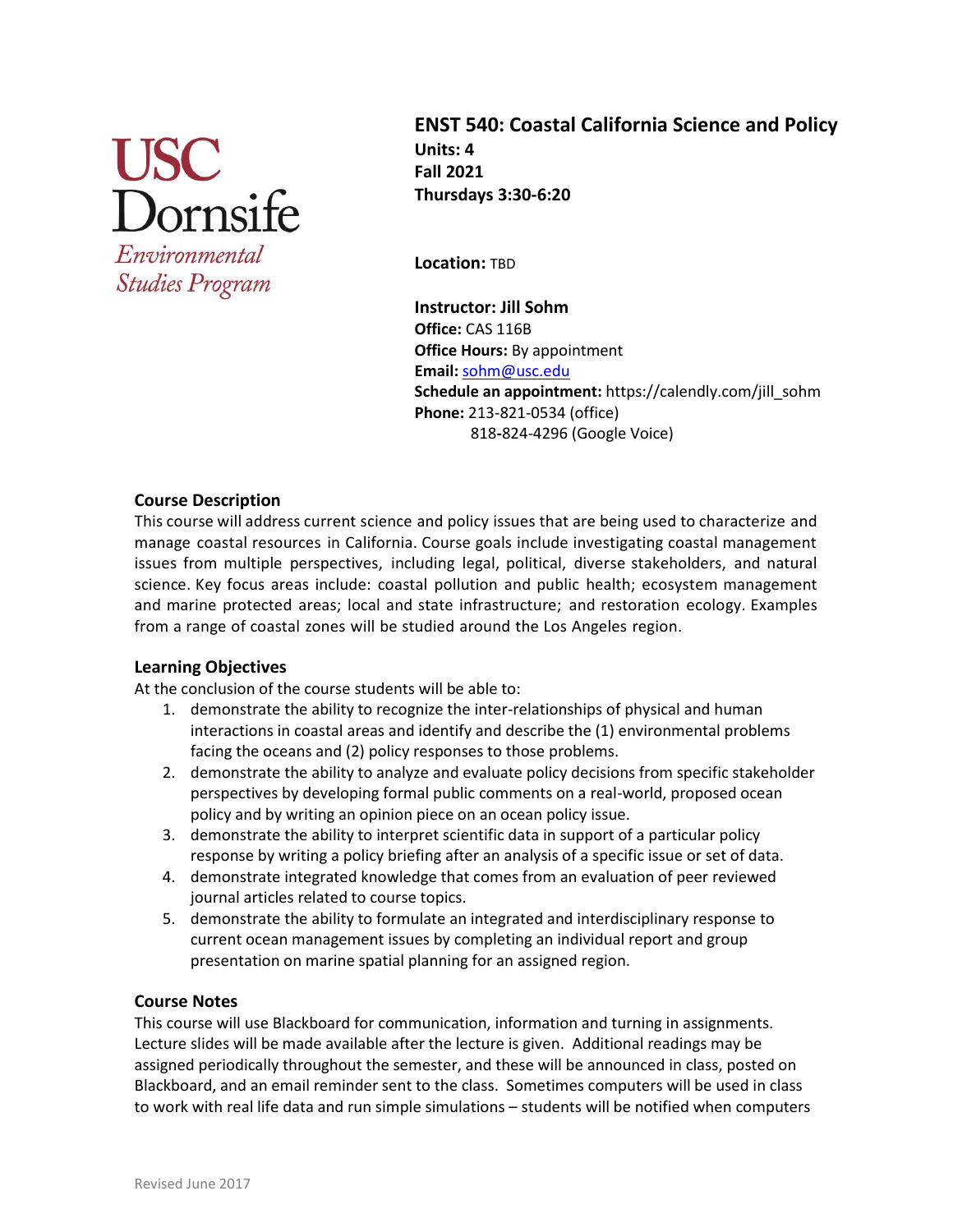are needed. This course involves a lot of in depth reading and critical analysis outside of lecture, as it is a four unit course.

## **Required Readings and Supplementary Materials**

- Griggs, G. Coasts in Crisis: A global Challenge. University of Califonria Press. ISBN 10: 0520293622
- All other readings will be posted on Blackboard

## **Description and Assessment of Assignments**

### *Exams:*

This class will have one takehome midterm made up of four essay questions.

## *Coastal site description for Story Map*

Students will pick a site in coastal southern California they find interesting (e.g., the site of an engineering or restoration project, a place where coastal dynamics and human come together or clash, site of historical interest, site where equity or justice issues are present, etc.) and write a short blurb to add to the So. California Coastal Site Story Map. Students will also collect and turn in pictures that can be displayed along with the text. Be sure the images are either open source or ones that can be used under fair use rules, and provide photo credit information.

## *Stakeholder evaluation:*

Students will be presented a coastal management scenario and will write up an evaluation of the stakeholders involved and their positions.

## *Letter to Coastal Commission:*

Students will write a letter to the Coastal Commission about an issue that they are currently deciding and detail your opinion on what the Coastal Commission should do on this matter. See <http://www.coastal.ca.gov/meetings/coming.html> o[r http://www.coastal.ca.gov/mtgcurr.html](http://www.coastal.ca.gov/mtgcurr.html) for details on the issues currently before the Commission. The letter should be formatted as a formal letter and **you must use as much scientific evidence and as possible in your arguments.** 

## *Ballona Wetlands:*

We will take a trip to the Baloona Wetlands to see the last remaining coastal wetlands in LA. Before the trip, students will be assigned to read a section of the recently published Environmental Impact Assessment for the wetland restoration. After the trip, students will write an analysis of the section they were assigned, using both the reading and their experience visiting the wetlands.

## *Presentation on California coast related agency:*

Students will research and generate a 10 minute presentation on one of the many agencies in California that is involved in coastal policy, regulation, management, restoration, or development.

## *Marine spatial planning group project:*

As a group, the class will tackle a marine spatial planning problem (specifically, siting an offshore aquaculture project). Through this, they will learn the process of marine spatial planning, from identifying the issue and the data needs to analyzing existing and future conditions and finally making a choice about where to locate your proposed project. The class will carry out this work together and make a short presentation in class about the final decision.

## *Final Presentation:*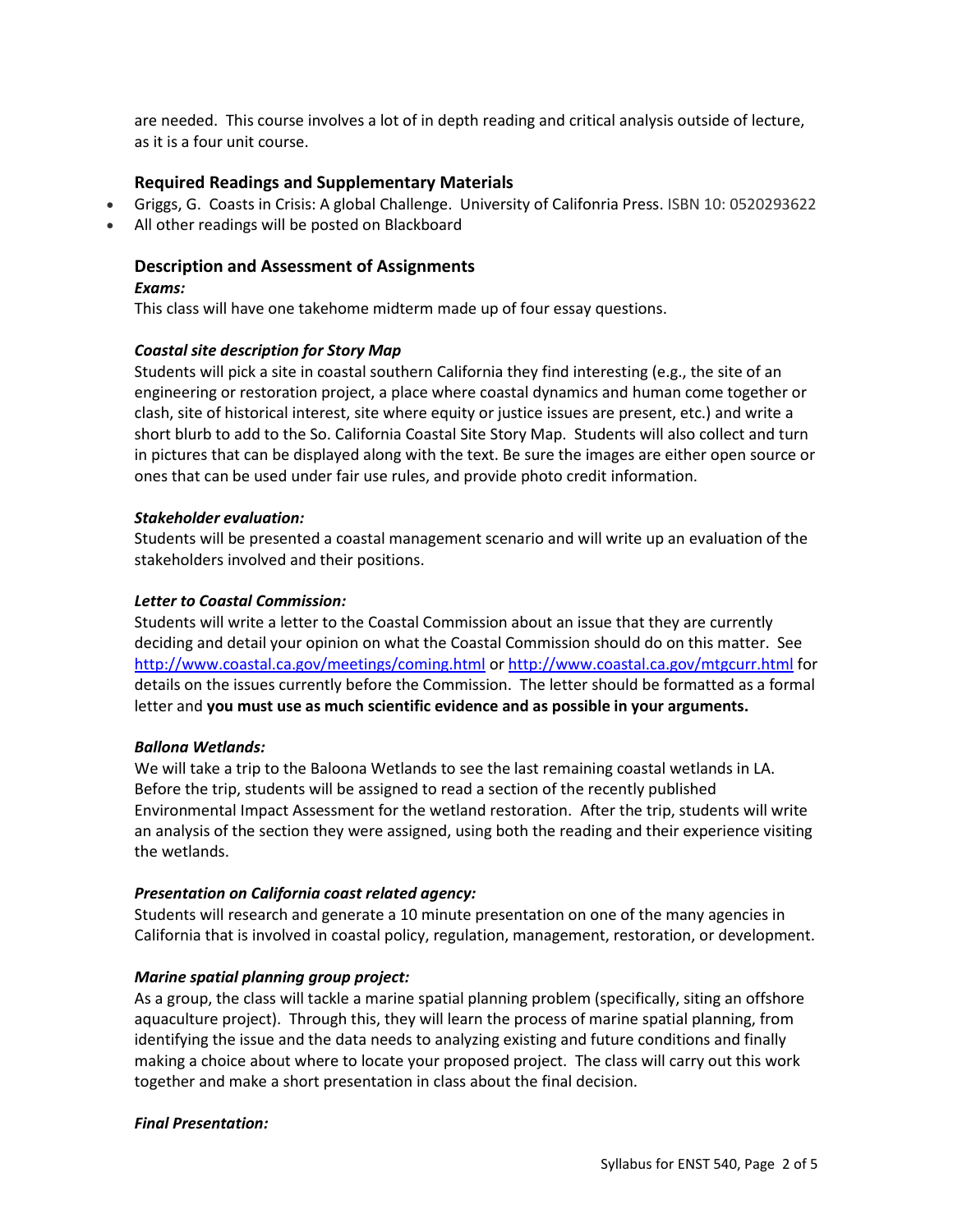For your final presentation, you will present a case study of a topic that relates to coastal management. The topic can focus in coastal waters, the interface between land and water, or management issues on coastal land itself. Your goal is to get an in depth understanding of your topic, the science behind it, and the possible solutions through management decisions, and then to communicate that understanding to the class. Presentations for groups of 2 should be ~80 minutes (the class period) and ~40 minutes for those working alone. You will be graded on your presentation style and content. Be sure also to include citations for research you cite, and a bibliography page with your sources on the last slide.

## **Grading Breakdown**

| <b>Assignment</b>                               | <b>Points</b> | % of Grade |
|-------------------------------------------------|---------------|------------|
| Midterm exam                                    | 60            | 20%        |
| Final presentation                              | 100           | 33%        |
| Stakeholder evaluation                          | 20            | 6.67%      |
| Letter to Coastal Commission                    | 20            | 6.67%      |
| <b>Ballona Wetlands</b>                         | 45            | 15.00%     |
| Marine spatial planning group project           | 15            | 5.00%      |
| Presentation on California coast related agency | 15            | 5.00%      |
| Class participation                             | 25            | 8.33%      |
| <b>TOTAL</b>                                    | 300           |            |

## **Grading Scale (Example)**

Course final grades will be determined using the following scale

- A 93-100 A- 90-92 B+ 87-89 B 83-86 B- 80-82 C+ 77-79
- C 73-76
- C- 70-72
- D+ 67-69
- D 63-66
- D- 60-62
- F 59 and below

## **Additional Policies**

Assignments will not be accepted late. Additionally:

- Come to class prepared
- Be respectful of me and other students in class
- Please leave cell phones outside the classroom or turned off
- If you have to miss class, make sure you arrange to get notes and announcements.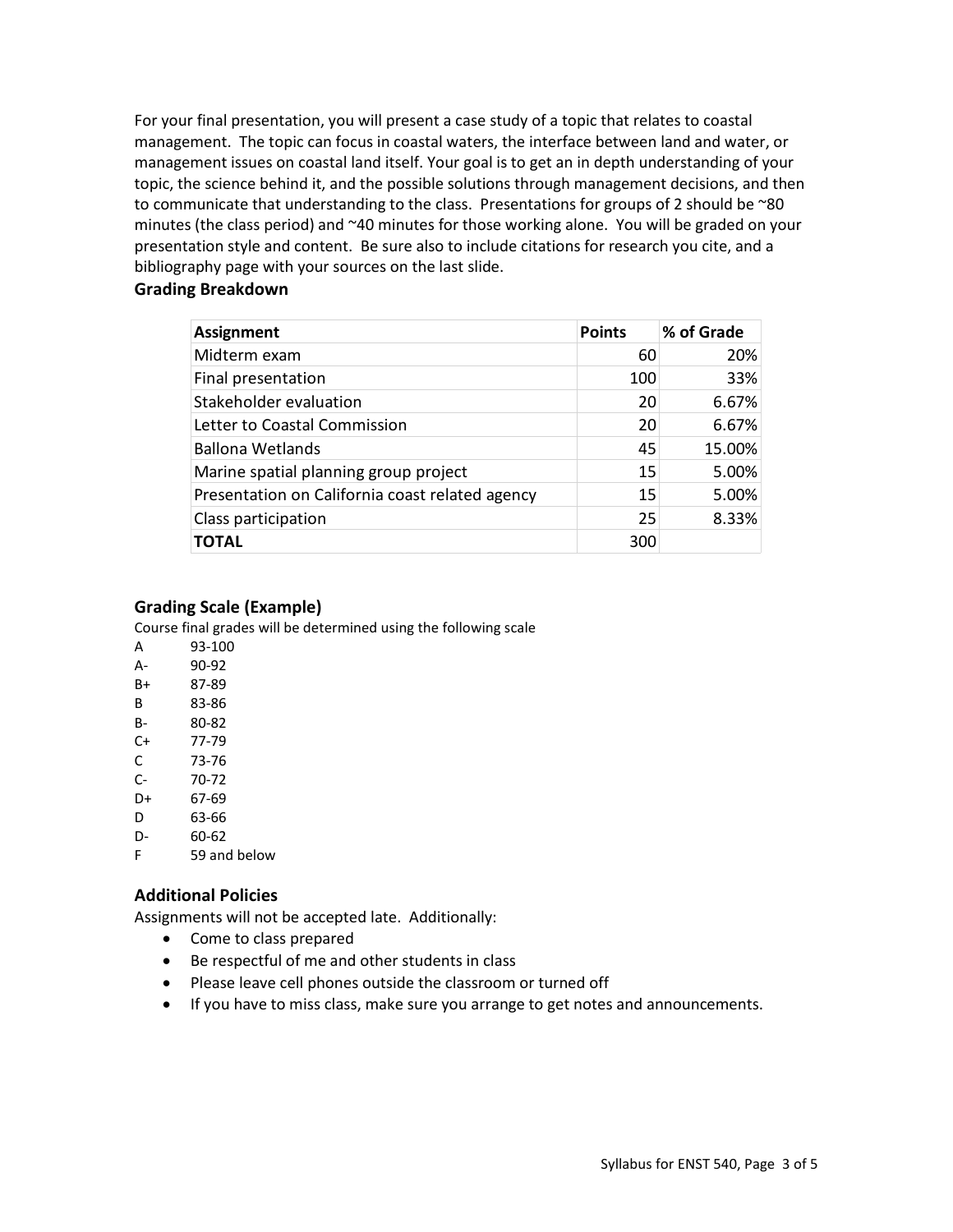# **Course Schedule: A Weekly Breakdown**

|                 | <b>Topics/Daily Activities</b>                                                                                                                                | <b>Readings and Homework</b>                                                                                                                       | <b>Deliverable/ Due Dates</b>                 |
|-----------------|---------------------------------------------------------------------------------------------------------------------------------------------------------------|----------------------------------------------------------------------------------------------------------------------------------------------------|-----------------------------------------------|
| <b>Wk1</b>      | Introduction to coastal dynamics and the CZMA<br>California Marine habitats<br>Introduction to Coastal and Marine Spatial planning<br>(discuss group project) | <b>Griggs Chapter 4,17</b><br>Lester 2013<br><b>UNESCO 2009 (scan)</b>                                                                             |                                               |
| Wk <sub>2</sub> | CZMA in California and the Coastal Commission<br>Thinking about stakeholders<br>Group project work                                                            | Lester 2013<br>Vogler et al. 2017                                                                                                                  |                                               |
| Wk <sub>3</sub> | Guest lecture from Melodie Grubbs (USC SeaGrant):<br>Sea level rise<br>Discuss stakeholder analysis                                                           | <b>Griggs Chapter 5</b>                                                                                                                            | <b>Stakeholder analysis</b>                   |
| Wk4             | Watch live stream of Coastal Commission meeting<br>for at least 4 hours (hopefully before class on the<br>10th.                                               | Read agenda for the day and<br>familiarize yourself with at<br>least one issue on agenda                                                           |                                               |
| <b>Wk 5</b>     | Aquatic invasive species and ballast water<br>Challeneges of aquaculture                                                                                      | <b>Griggs Chapter 16</b><br><b>Griggs Chapter 15 (297-304)</b>                                                                                     | <b>Letter to Coastal</b><br><b>Commission</b> |
| Wk <sub>6</sub> | <b>Coastal Agency Presentations</b>                                                                                                                           |                                                                                                                                                    | <b>Coastal agency</b><br>presentation         |
| <b>Wk 7</b>     | Guest lecture from Jessica Dutton (WIES):<br>Interacting with the Coastal Commission<br>Ocean acidification                                                   |                                                                                                                                                    |                                               |
| Wk8             | <b>FALL BREAK</b>                                                                                                                                             |                                                                                                                                                    |                                               |
| Wk9             | San Francisco Bay Delta Region/CA Water Fix                                                                                                                   | CWF EIR ES: pg 1-6, 10-12,<br>18-29, 35-39, 40-55                                                                                                  | Midterm due                                   |
|                 | SATURDAY: Ballona Wetlands trip (carpools to be<br>organized)                                                                                                 | <b>Ballona Wetlands EIR (ES: 1-</b><br>18, 51-59, Ch2: 8-14, 15-16,<br>maps of alternatives 1-3,<br>SLR maps 30-43, Ch3: your<br>assigned section) |                                               |
| <b>Wk 10</b>    | Guest lecture: Mitigation banking to conserve<br>coastal habitat (Sharon Lockhart, Lockhart & Asssoc)<br>Discuss Ballona wetlands restoration                 | <b>Griggs Chapter 13</b><br>Strong et al. 2014                                                                                                     | <b>Ballona EIR analysis</b>                   |
| <b>Wk 11</b>    | Biodiversity, Coastal zone ecosystem management,<br><b>Conservation and MPAs</b>                                                                              | Cook et al., Ruttenberg and<br>Granek, Nobre, Mora and<br>Sale et al., Edgar et al.                                                                |                                               |
| <b>Wk 12</b>    | Guest lecture from Phyllis Griffman (USC SeaGrant):<br>MPA development and stakeholder negotiation                                                            | Prepare for role play                                                                                                                              |                                               |
| <b>Wk 13</b>    | MSP project presentation<br>Guest lecture: developing the science for coastal<br>water quality policy (Josh Steele, SCCWRP)                                   |                                                                                                                                                    | <b>Presentation on MSP</b><br>project         |
| <b>Wk 14</b>    | THANKSGIVING                                                                                                                                                  |                                                                                                                                                    |                                               |
| <b>Wk 15</b>    | presentations                                                                                                                                                 |                                                                                                                                                    | <b>Final presentations</b>                    |
| <b>Nov 19</b>   | FINAL period - presentations                                                                                                                                  |                                                                                                                                                    |                                               |